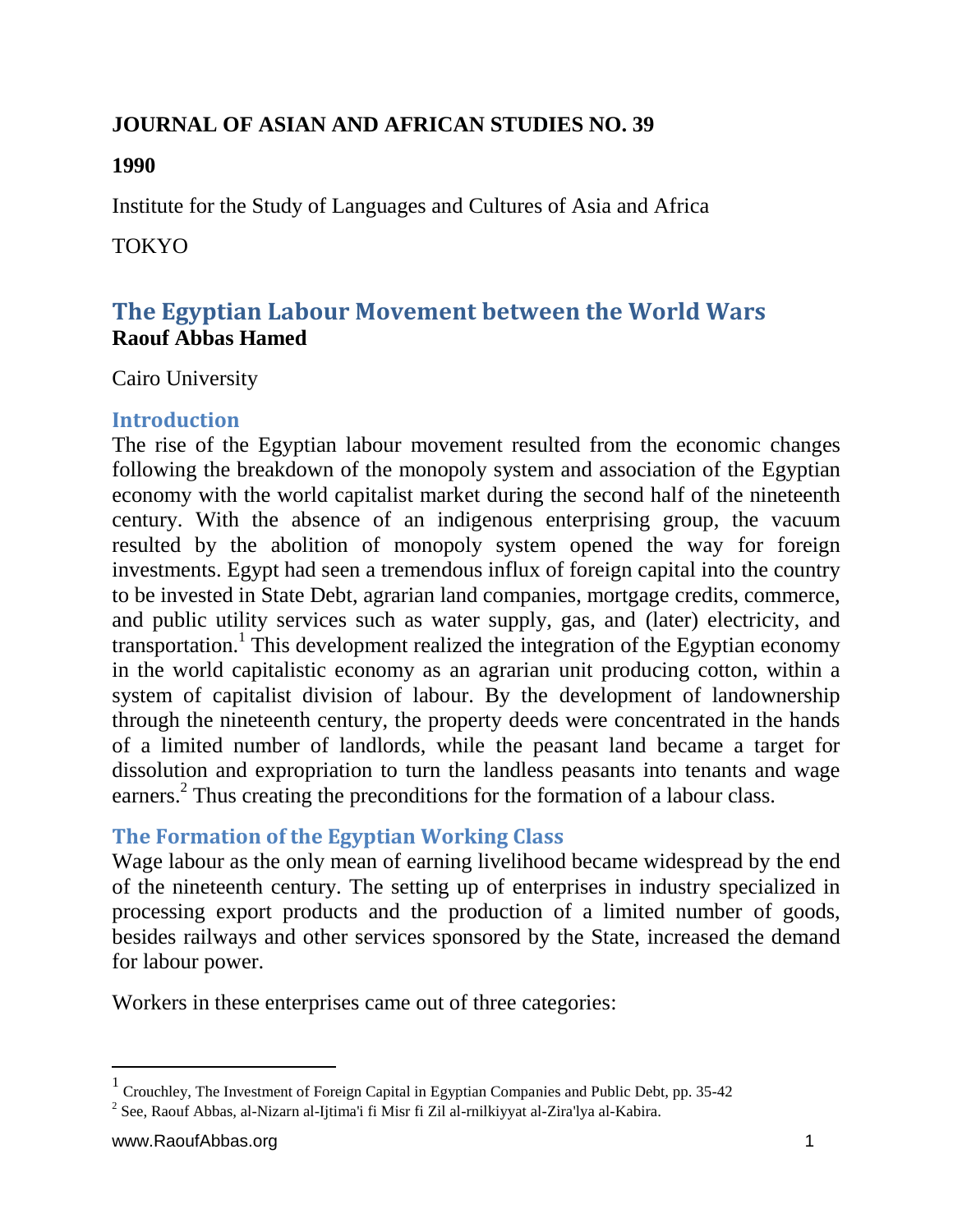- (1)those coming from rural origin, mainly landless peasants seeking employment in urban areas;
- (2)some craftsmen who suffered from the competition of European commodities and whose guilds were weakened due to the economic policy of monopoly under Mohamed Ali, then collapsed during the last decade of the nineteenth century when the British occupation authorities issued the decree of patent license within the framework of laissez-faire policy resulting in destruction of the traditional authority and functions of the guilds;
- (3)unemployed skilled European workers of the Mediterranean countries who migrated to Egypt seeking work on better terms and to take the advantage of the Capitulations.<sup>3</sup>

These three categories comprised the Egyptian working class in the last decade of the nineteenth century, when the first manifestation of the movement was initiated in a series of strikes and the foundation of trade unions. Therefore, the formation of the Egyptian working class followed the economic changes of the second half of the nineteenth century with the subsequent development of landownership and the transformation of agrarian land into commodity and the separation of the direct producers (peasants) from their mean of production (land).

Although there had been an industrial sector under Mohamed Ali with a labour power estimated at 8% of the total population, the industrial experience of that era did not provide chance for the creation of a working class. The workers were recruited by the State by corvée system, uprooted from their villages and forced to join the factories under military administration. Their work was a kind of labour tax burden, they were always looking forward to get rid of by escaping back to their villages. It was among the reasons of failure of industry under Mohamed Ali. Once the industrial projects were closed down by the end of 1840's, the workers resumed their functions as peasants. When Khedive Ismail tried to launch industry and established some factories, he depended on European labourers besides unskilled seasonal workers recruited from agriculture. Such circumstances did not provide the prerequisites for the emergence of working class, which was realized by the end of the nineteenth century as a result of the development of a dependent economy and the dissolution of peasant property.<sup>4</sup>

Labour conditions were extremely bad, with no fixed working hours and low wages. Daily working hours averaged between 13-17 hours, the main demand of the working class at that time was to secure a maximum ten-hour working day. The

l  $3$  Raouf Abbas, al-Harakat-ul-Ummaliya fi Misr 1899-1952, pp. 45-6.

<sup>&</sup>lt;sup>4</sup> Al-Giratly, Ali, Tarikh al-Sina'a fi Misr fi al-Nisf al-Awwal min al-Qarn al-Tasi'Ashr, pp. 156-7.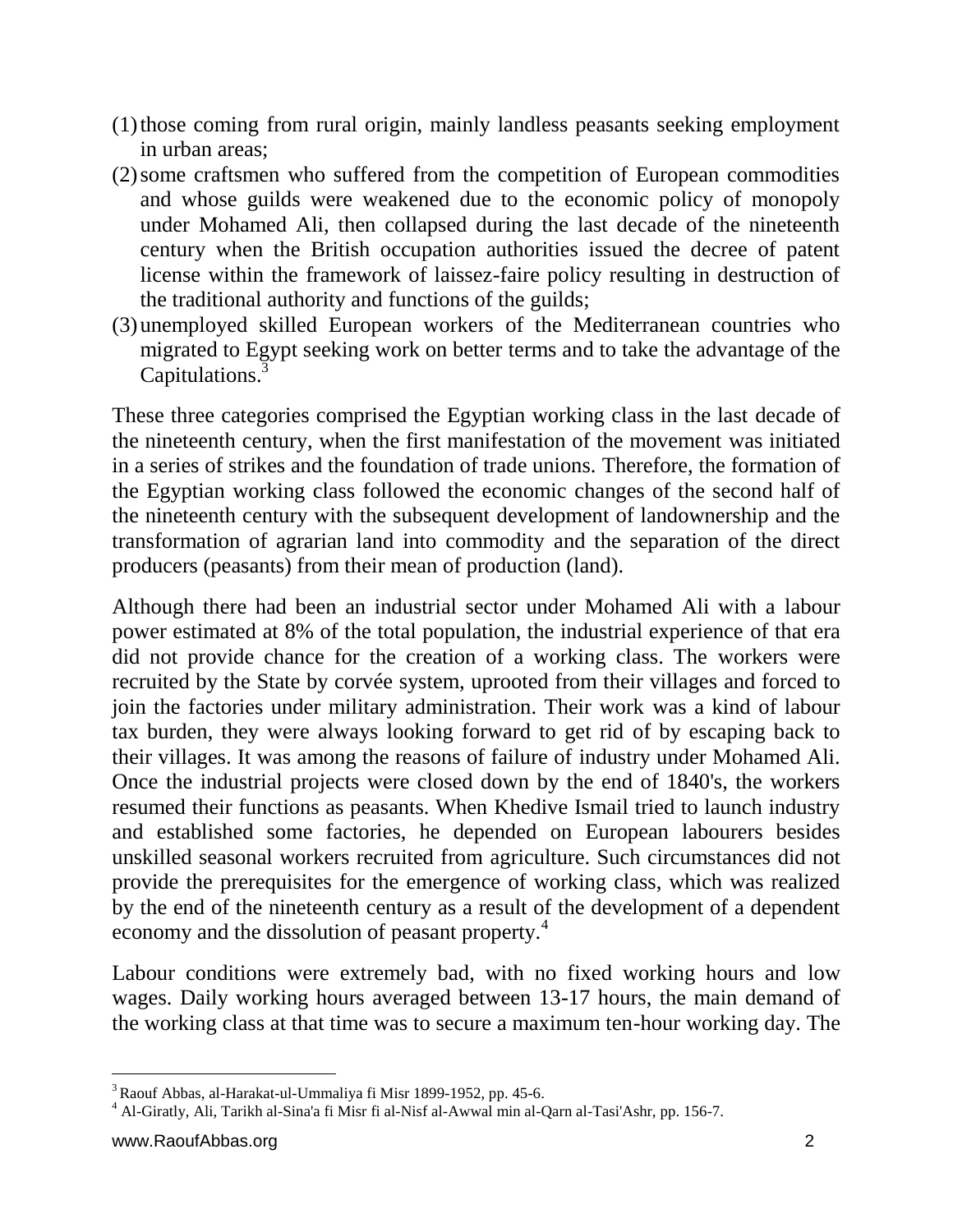maximum daily wage was three piasters for unskilled and eight piasters for skilled workers, but wages paid to European workers were far better than what were paid to Egyptians, even with similar qualifications. $5$ 

During the last decade of the nineteenth century and the early twentieth century, the Egyptian workers organized strikes, demanding improvement in their economic conditions. There is no accurate detailed information about the beginning of these strikes, but much information has unexpectedly been found about the strike that was organized in December 1899 and lasted for three months by workers engaged in rolling cigarettes being affected by the mechanization of their industry. The strike was well organized and these workers established the first trade union in Egypt.<sup>6</sup> There can be no doubt that this strike was preceded by other strikes in which the Egyptian working class got training.

In the first decade of the twentieth century, there were many strikes organized by Europeans in which the Egyptian working class participated. These provided a good opportunity for the Egyptian working class to gain experience of collective struggle against capital. Although their success was limited, it was sufficient to encourage them to establish trade unions, then known as "workers societies". But these societies were not permitted to survive for long, being attacked by the authorities.

## **The Rise of Trade-Unions**

The 1907 economic crisis marked a turning point in the history of the Egyptian working class. It brought about a sharp decline in people's living condition, wages were reduced and workers dismissed. Being victims of the domination of world capitalism over the Egyptian economy, the Egyptian workers became aware that they cannot keep alliance with their foreign comrades who were privileged by higher wages and better working conditions. They were convinced that the European workers have nothing to share with them. On the contrary they had been used to realize the main ends of the European workers. For them, it was difficult to distinguish between foreign capital and foreign workers, being oppressed and exploited by the former and socially disregarded by the latter. Therefore, the Egyptian workers split from their foreign comrades and decided to have independent movement. Hence, they discovered that their enemy (foreign capital) was their country's enemy (foreign domination), they integrated their class struggle with the national struggle against imperialism.

l  $<sup>5</sup>$  Raouf Abbas, op. cit., pp. 50-52.</sup>

 $6$  Colombe, M., L'Evolution de L'Egypte 1924-1950, p. 187.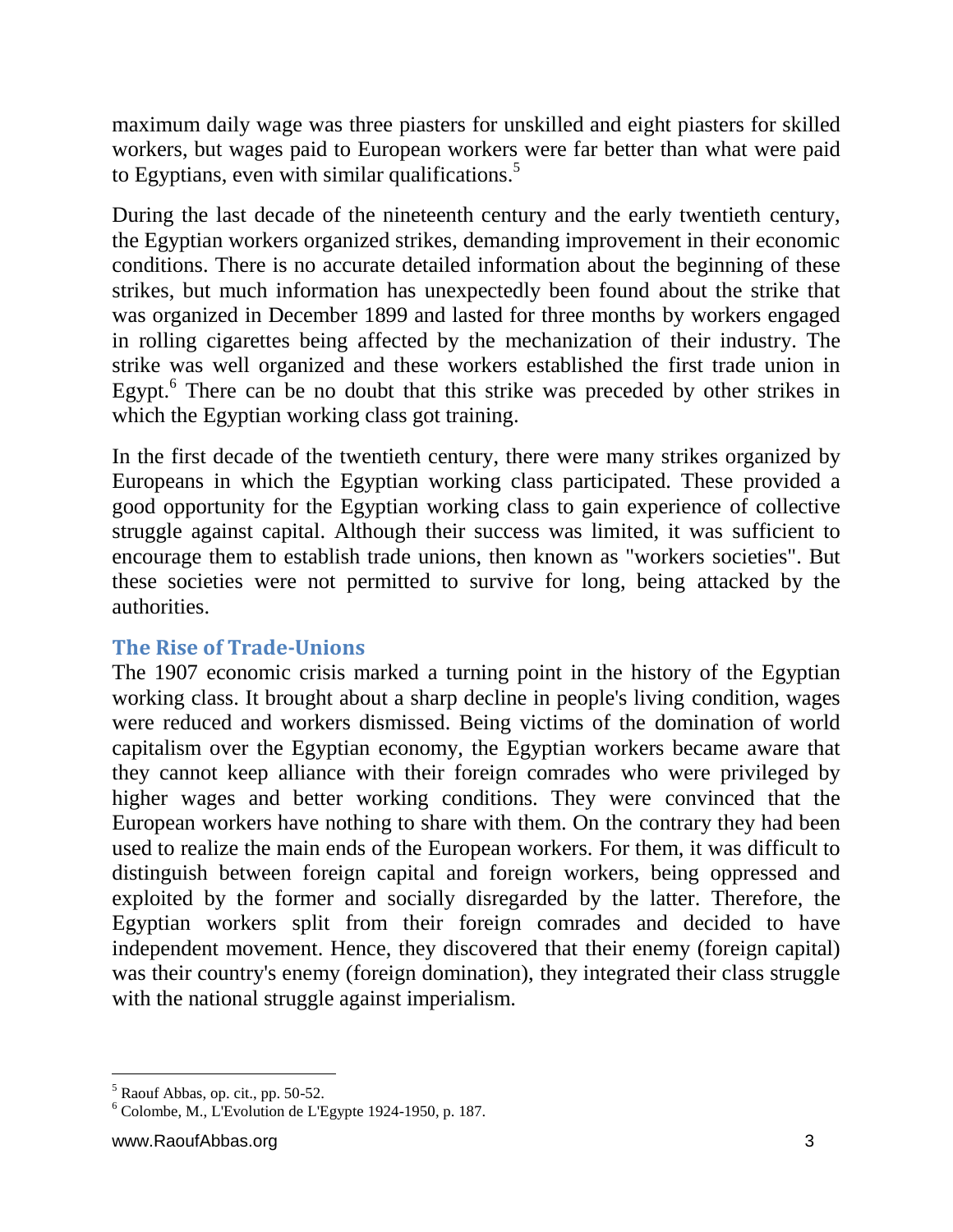This resulted in the Egyptian working class re-establishing trade unions and continuing the struggle for their economic demands. The bourgeois leadership of the nationalist movement supported the workers struggle against capital, most of which represented foreign capital.<sup>7</sup>

The support given by the Nationalist party to the labour movement was aimed at recruiting the working class, peasants, and intellectuals to the nationalist struggle against British occupation. To confirm this aim, in 1910 the party established *Niqabat 'Ummal al-Sanay'i al-Yadawiya* (Trade Union of Craftsmen), with branches in Alexandria, Mansura, and Tanta and a club in al-Sabtiya workers district in Cairo. A series of lectures was organized by the club to awaken workers' consciousness. Membership of the trade union increased from 979 in 1910 to 3,139 in  $1912<sup>8</sup>$ 

The occupation authorities eliminated the nationalist movement by suppressing the nationalist party. Mohamed Farid, the leader of the party was obliged to flee abroad, and the suppression of the Nationalist party was accompanied by severe attacks on the trade unions. At the beginning of the First World War, the occupation authorities enforced martial law, suppressed political activities and disbanded the trade unions.

The second turning point in the development of the Egyptian working class proceeded from the war. Two factors were behind this development:

- (1) the number of workers increased from 457,269 in 1907 to 639,929 in 1917 as a result of increasing industrial production during the war;
- (2) collapse of trade unionism because of martial law, with workers unable to struggle for their demands. Although the cost of living doubled during the wartime, wages were fixed.<sup>9</sup>

These were the major reasons that led the working class to actively participate in the 1919 revolution under the leadership of al-Wafd, the nationalist bourgeois party. The revolution provided the opportunity for re-establishing trade unions.

## **Labour Conditions in Post-war Years**

In the post-war years, labour conditions were very unsettled, most industrial enterprises established by the military authorities during wartime being suspended, with thousands of workers unemployed. Then, by 1918, foreign competition began to weigh heavily on all sectors: stocks accumulated, working hours reduced, and

 $\overline{a}$  $<sup>7</sup>$  Raouf Abbas, op. cit., pp. 59-64.</sup>

<sup>8</sup> Milika al-Iryan, Markaz Misr al-Iqtisadi, p. 88.

<sup>9</sup> Issawi, Charles, Egypt at Mid-Century, An Economic Survey, p. 50.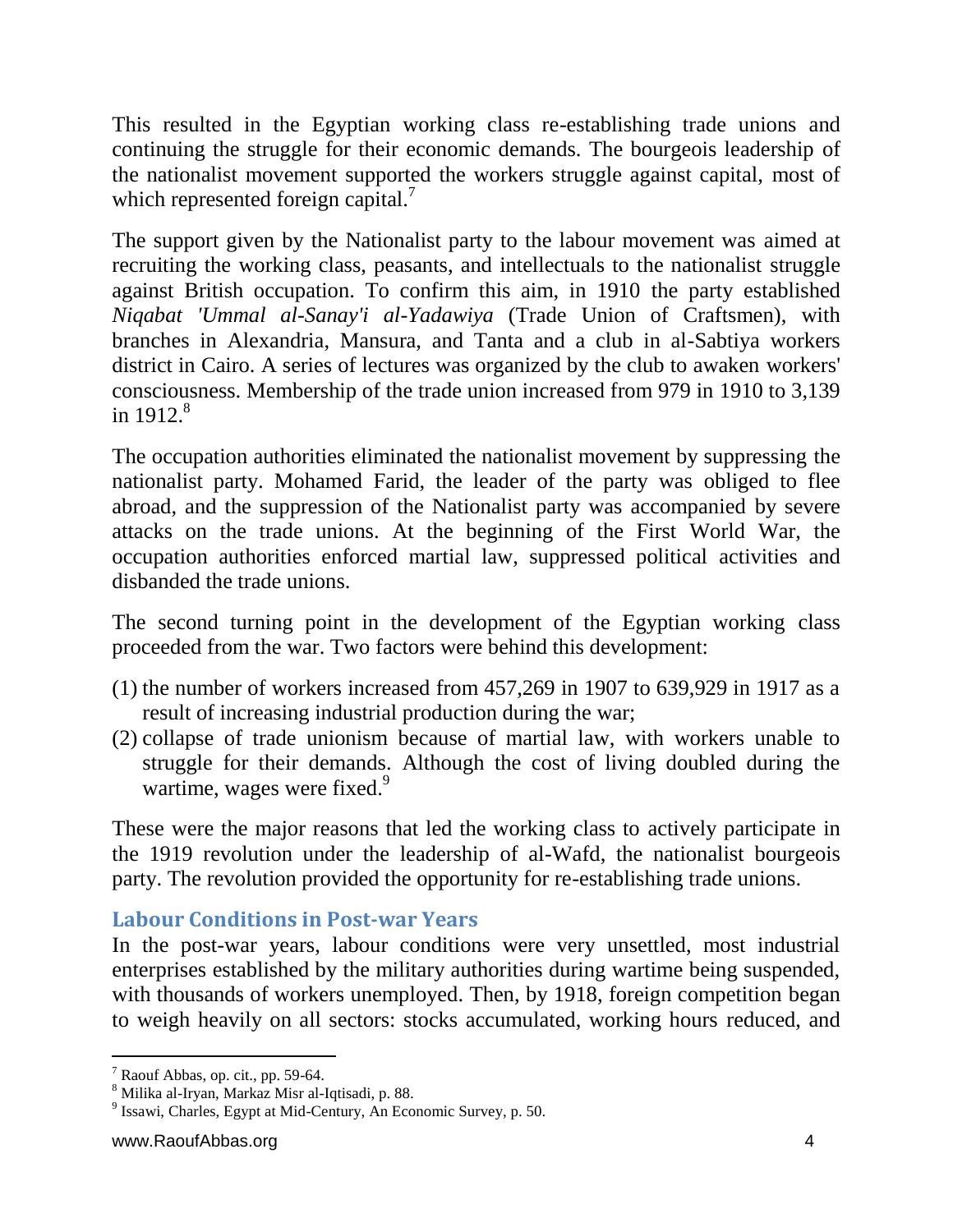some factories had to close down. The labour supply far exceeded the demands of the labour market, and wages were reduced, while the cost of living was increasing as shown in Table  $1<sup>10</sup>$ 

The workers were therefore unable to support themselves. For them, it was essential to struggle for their economic demands by reorganization of trade unions, a number of new trade unions were founded, and old trade unions were resurrected and continued their activities.

| Table 1                          |
|----------------------------------|
| Cost of Living in Egypt: 1919-23 |

| Year | <b>Index</b>    |
|------|-----------------|
|      | $(1913-14=100)$ |
| 1919 | 202             |
| 1920 | 237             |
| 1921 | 196             |
| 1922 | 176             |
| 1923 | 162.            |

In the postwar years, the institution's trade union was the common example of trade unionism, the workers of each factory or unit within the same enterprise established their own trade union. Female workers did not join membership by force of traditions, and skilled workers rarely joined membership because they were better paid and their services were needed, they did not suffer from unemployment.

The statutes of the trade unions were modeled on the lines of the statute of the Trade Union of Craftsmen, besides the articles on foundation, administration and dissolution, they defined their main aims as to defend legitimate interests of the workers against employers and authorities, to improve the social conditions of members, and to refrain from politics and religious matters.<sup>11</sup>

Immediately after re-establishment of trade unions, strikes were organized on the issue of labour legislation and the availability of jobs for unemployed workers. The workers demanded reduction in work hours, increase in wages, and paid holidays and weekend.

In response to these strikes, the government formed in August 1919, the Committee of Conciliation and Arbitration in Cairo, with membership of five high ranking officials, to settle down disputes through conciliation. Similar Committees were formed in the provinces with the *mudir* (governor) in chair, and District Attorney, judge, employers representative and workers representative as members. But these committees could not solve labour problems because their resolutions were not supported by legal obligations, and the employers did not take them seriously.<sup>12</sup>

 $\overline{a}$ <sup>10</sup> National Bank of Egypt, National Bank of Egypt 1898-1948, p. 51.

<sup>&</sup>lt;sup>11</sup> Hussein Khallaf, Niqabat-ul-Ummal fi Misr pp. 38-9.

 $12$  Ibrahim al-Ghatrifi, Tatawur Tashri'i al-Amal fi Misr, pp. 405-6.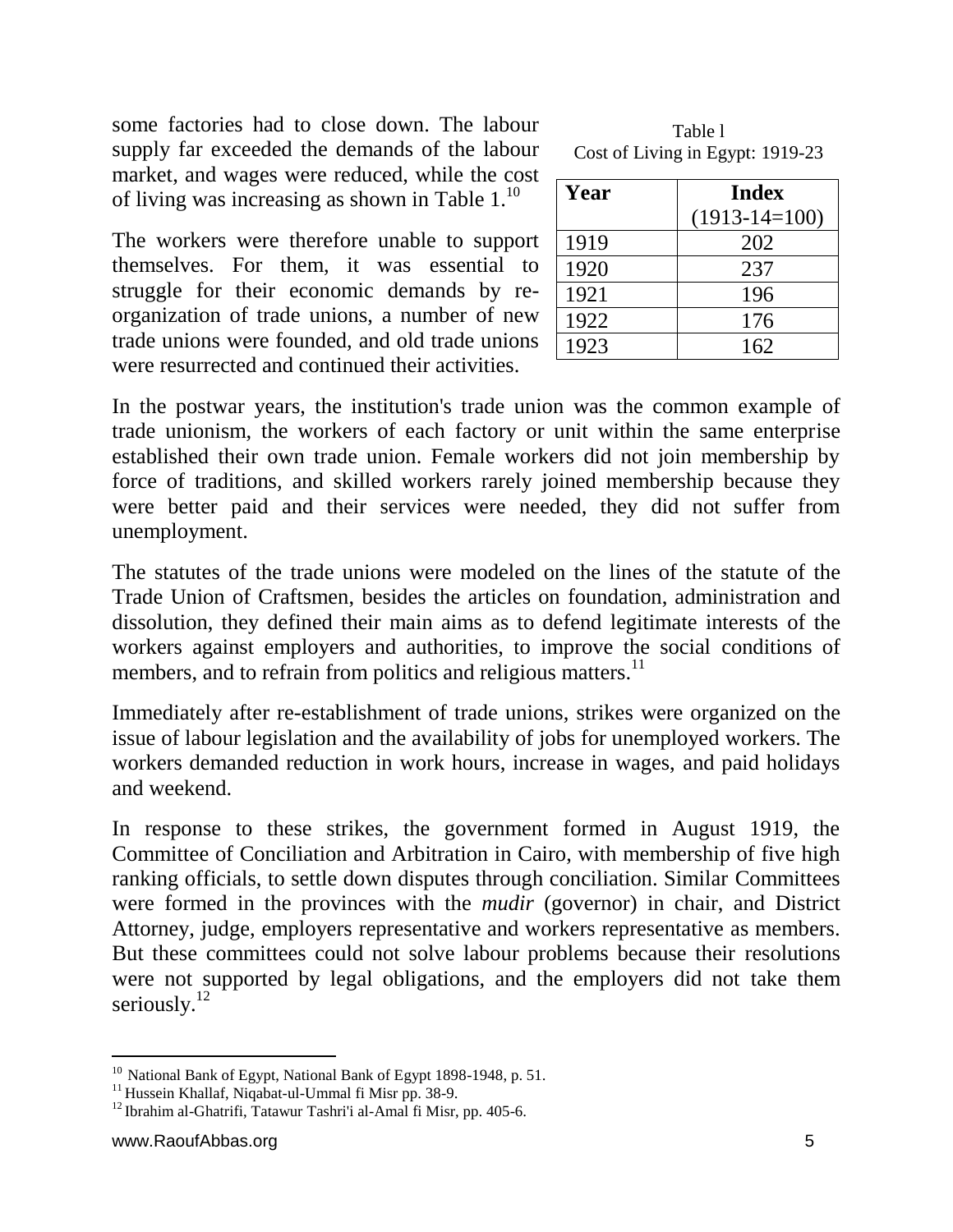Therefore, the early 1920's had witnessed a series of labour strikes all over the country, providing the social background which prepared the active political movements of socialists among the working class who were gradually awakening to their class consciousness.

#### **Labour Movement and Socialism**

The first revolutionary socialist cells in Egypt came into being as early as 1918 in big cities such as Alexandria, Cairo, and Port Said, where there were many foreign residents living. The Egyptian socialist party was founded two years later in Alexandria by Joseph Rosenthal, a jeweler of Italian origin. From the beginning of the century, he had taken part in organizing trade unions into a confederation to be "a center for economic struggle and ideological training".<sup>13</sup> In January 1921, the confederation was founded with some three thousand members. At the same time, a group of Egyptian intellectuals in Cairo were talking of finding a "society" for the study of socialism. When they heard about the Socialist Party of Alexandria, they communicated with Rosenthal and finally joined the party, the headquarters of which were transferred to Cairo, with a branch in Alexandria.<sup>14</sup>

Joseph Rosenthal did not initiate the manifesto of the party, so as to avoid the appearance of it being the work of foreigners. It was initiated by Salama Musa, Ali el-Inani, Mohamed Abdulla Inan, and Mahmud Hosni al-'Ulrabi. The manifesto sets out the political aims of the party as the liberation of Egypt and the evacuation of British troops; struggle against imperialism, militarism, and dictatorship; support of the peoples' struggle for independence; and the cancellation of secret treaties. Economic aims were: the establishment of a socialist state in which natural resources and productive power will be devoted to the well-being of the masses; distribution of production should be made according to the productive capacity and qualifications of each individual; termination of capitalist competition. Social aims were: free education for all males and females; the teaching of democracy; improvement of labour conditions by increasing wages and provision of social insurance; and emancipation of Oriental womanhood. The stated aim was for the party to carry out this program by political struggle, depending on trade unions and the socialist members of Parliament and the provincial councils, to which elections must be free and voting rights assured for all Egyptians including women.<sup>15</sup>

Although the party was quite moderate and avoided revolutionary action and class struggle, a severe reactionary campaign began, charging that socialism is against Islam and social security. Mohamed Hussein Heikal, the well-known liberal

 $\overline{a}$ <sup>13</sup> See, the confessions of Joseph Rosenthal to the Parquet in, al-Ahram, Mar. 7, 1924.

<sup>&</sup>lt;sup>14</sup> Al-Ahram, Aug. 20-24, 1921.

<sup>&</sup>lt;sup>15</sup> Ibid, Sept. 17, 1921.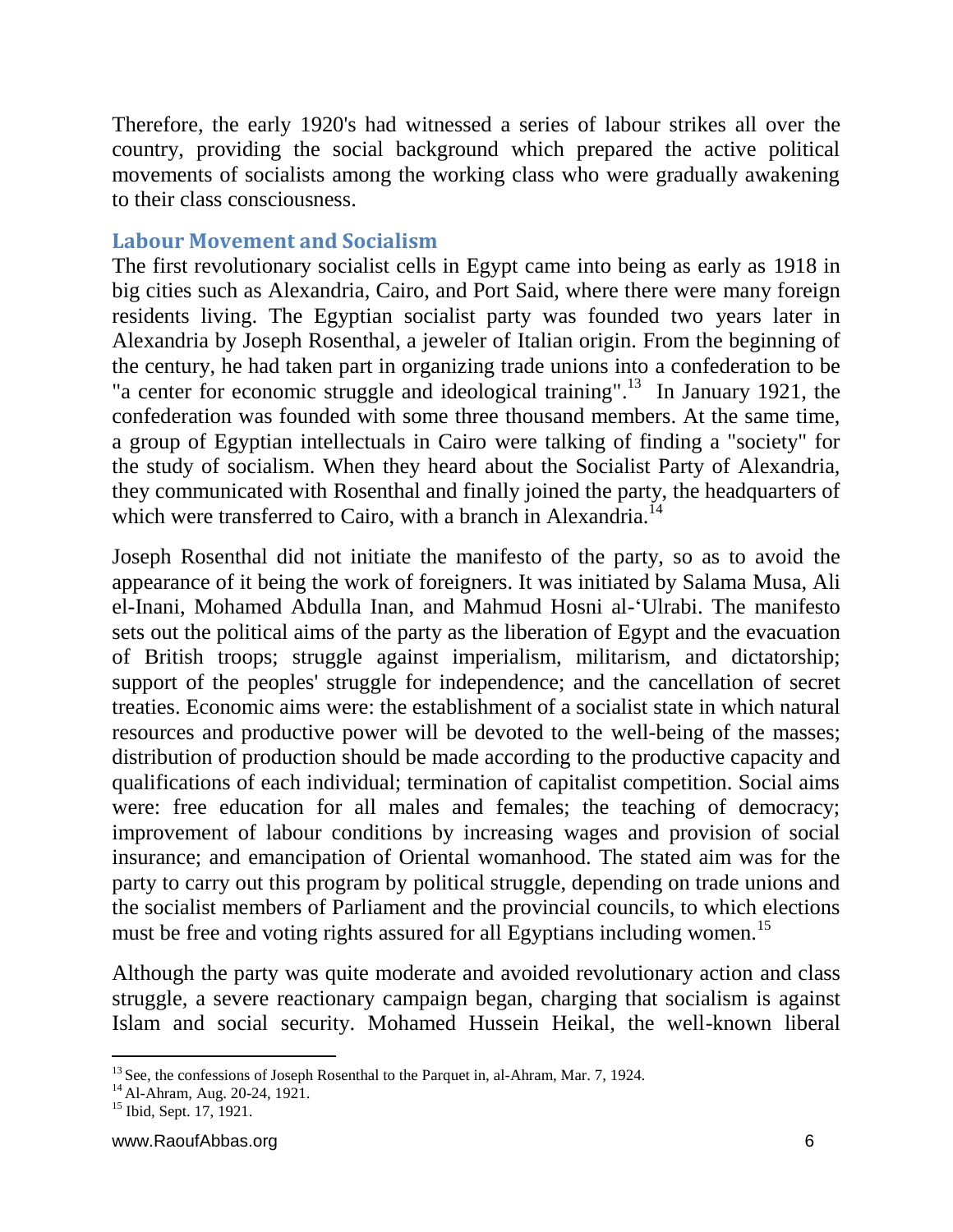intellectual, claimed that socialism was not suitable for agrarian countries, particularly Egypt.<sup>16</sup> Salama Musa, one of the party leaders, defended the party. In one of his articles, he claimed that there was no conflict between landlords and tenants, and the party should be a friend of both.<sup>17</sup> In another article, he stated that the party was anti-communist, following Fabian principles, and its slogan was "development without revolution or coup d'etat".<sup>18</sup>

Ideological disputes had been carried on between the leadership of the party in Cairo and the radical members of Alexandria branch. In July 30, 1922, the latter invited radical members of other branches to confer in Alexandria, and this conference decided that the Alexandria branch should become headquarters, communism was to be the doctrine of the party, and its title changed to the Egyptian Socialist party, Egyptian Branch of the Comintern.

The leaders of the new organization were Joseph Rosenthal, Autun Marun, and Mahmud Hosni al-'Urabi. The latter was appointed delegate to the fourth conference of the Comintern held in Moscow, and applied for Comintern membership for the party. Returning, he reported that the Comintern could not admit the Egyptian Socialist party to membership unless it changed its name to the Egyptian Communist party, prepared a program for the peasants and expelled Joseph Rosenthal and other European members.<sup>19</sup>

In January 1923, a conference was held to discuss changing the name and adopting a new manifesto. This manifesto stated that the party struggle is for the emancipation of Egypt and the Sudan; the strengthening of relations between the people of the two countries; to struggle together against native and foreign enemies; the formation of a united front with the nationalist bourgeoisie to struggle against imperialism; nationalization of the Suez Canal; abolition of State Debt and capitulations; organizing trade unions and seeking their legal recognition; introduction of an eight-hour working day; equal payment for Egyptian and European workers; and formation of producer and consumer co-operatives.

Part of the manifesto was devoted to the peasants, and called for the abolition of large-scale landownership, confiscation of holdings of over one hundred feddans, the surplus to be distributed among the landless peasantry or to become "peoples farms" managed by peasant Soviets, cancellation of debts of peasants owning less

<sup>&</sup>lt;sup>16</sup> Ibid, Aug. 18, 1921.

<sup>&</sup>lt;sup>17</sup> Ibid, Aug. 31, 1921.

<sup>18</sup> Ibid, Jan. 9, 1923.

 $19$  See footenote 13.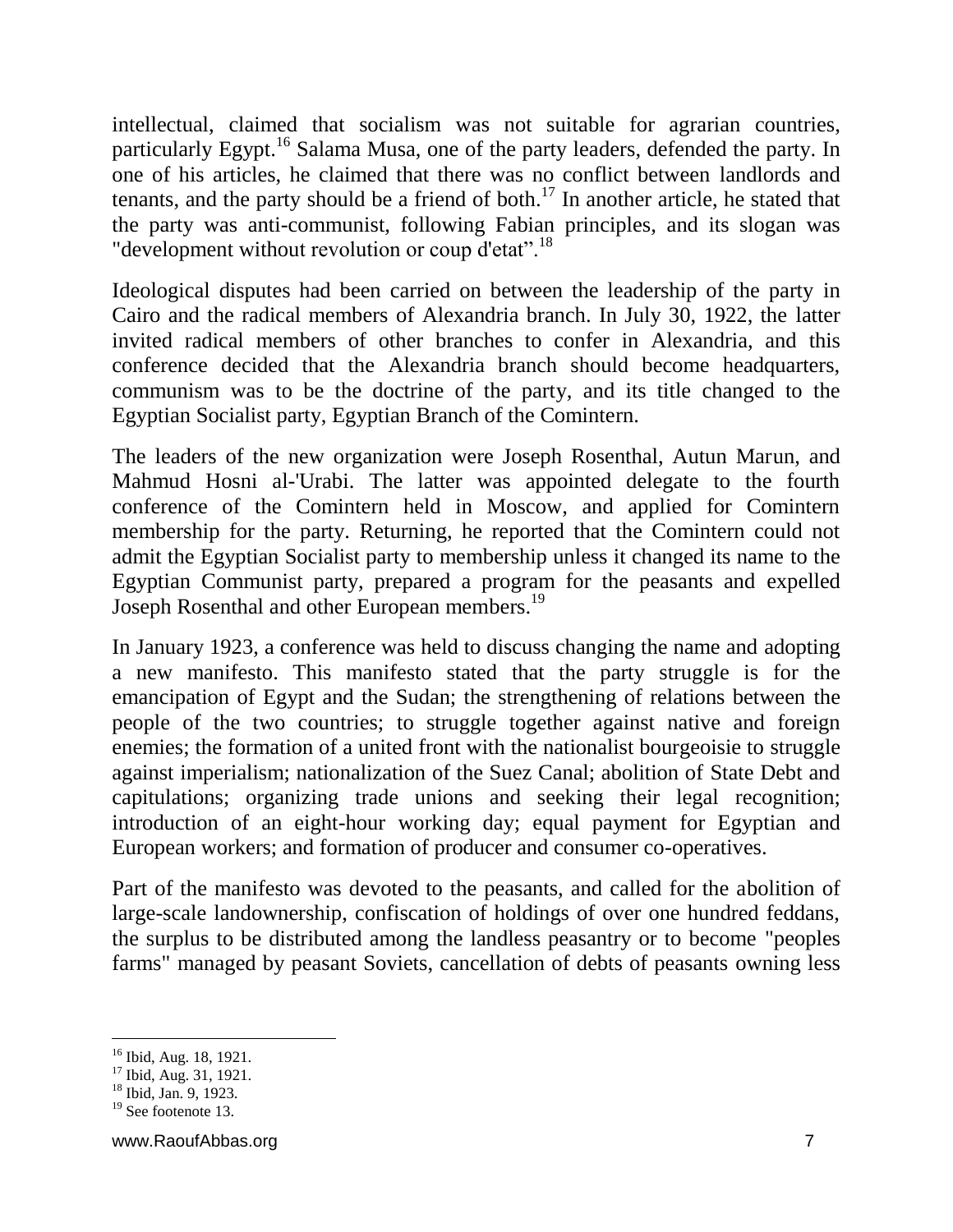than thirty feddans and elimination of land tax for peasants owning less than ten  $f$ eddans<sup>20</sup>

Immediately after the announcement of the new manifesto, the Communist party reorganized the Confederation of Trade Unions which was established by Joseph Rosenthal in 1921. In February 1923, "direct action", a slogan issued by the party, was put into effect and labour strikes were held in Alexandria. An attempt was made to organize a general strike, but the occupation authorities arrested Mahmud Hosni al-'Urabi, Antun Marum, and two leaders of the confederation: Hassan Hosni and Amin Yehia. They were tried by court martial.<sup>21</sup>

The Communist party did not agree with the Constitution drawn up in 1923. This perhaps implies the attitude of the party toward the Wafd and the nationalist bourgeoisie, but supporting the "direct action", organizing the proletariat struggle to win economic demands. Before launching strikes, the Communist party asked Saad Zaghlul, the Wafd leader and premier, to legally recognize the trade unions, to establish a governmental office to make jobs available for unemployed workers, to approve formation of landless peasant unions in order to improve the standard of living, and to recognize the Soviet Union.<sup>22</sup> The strikes started in November 1923, and continued through March 1924. In Alexandria the workers occupied factories and dismissed the entrepreneurs. Strikes occurred simultaneously in Cairo and Suez Canal zone.

In March 1924, the government interfered to restore order and eliminate the strike movement. Gamal ed-Din Pasha, Undersecretary of State for Interior was sent to Alexandria to examine the situation there. Returning to Cairo, he told the cabinet that the best solution would be to disband both the Communist party and the Confederation of Trade Unions.<sup>23</sup> Police attacked the headquarters of both institutions and the houses of members, arrested them, and confiscated documents.<sup>24</sup> A new provision was added to the penal code: "Sentence to five years' imprisonment those who urge people to oppose the regime by spreading revolutionary ideas against Human Society". The investigation found that there were branches of the Communist party in Cairo, Tanta, Zagazig, el-Mahalla el-Kubra, and Abu Qurqas.<sup>25</sup>

 $20$  Translation of the Arabic text included in summation of the trial of the party, published in al-Ahram, Dec. 19, 1924; Agwani quoted the English text from Labour Monthly (London), vol 12, Mar. 1922, pp.276-79, which differs slightly, (see, Agwani, M. S., Communism in the Arab East, pp.4-5).

<sup>21</sup> Al-Ahram, Mar. 19-24, 1923.

<sup>22</sup> Ibid, Dec. 19, 1924.

<sup>23</sup> Ibid, Mar. 6-27, 1924.

 $24$  Ibid, Mar. 4, 1924.

 $25$  Ibid, July 7, 1924.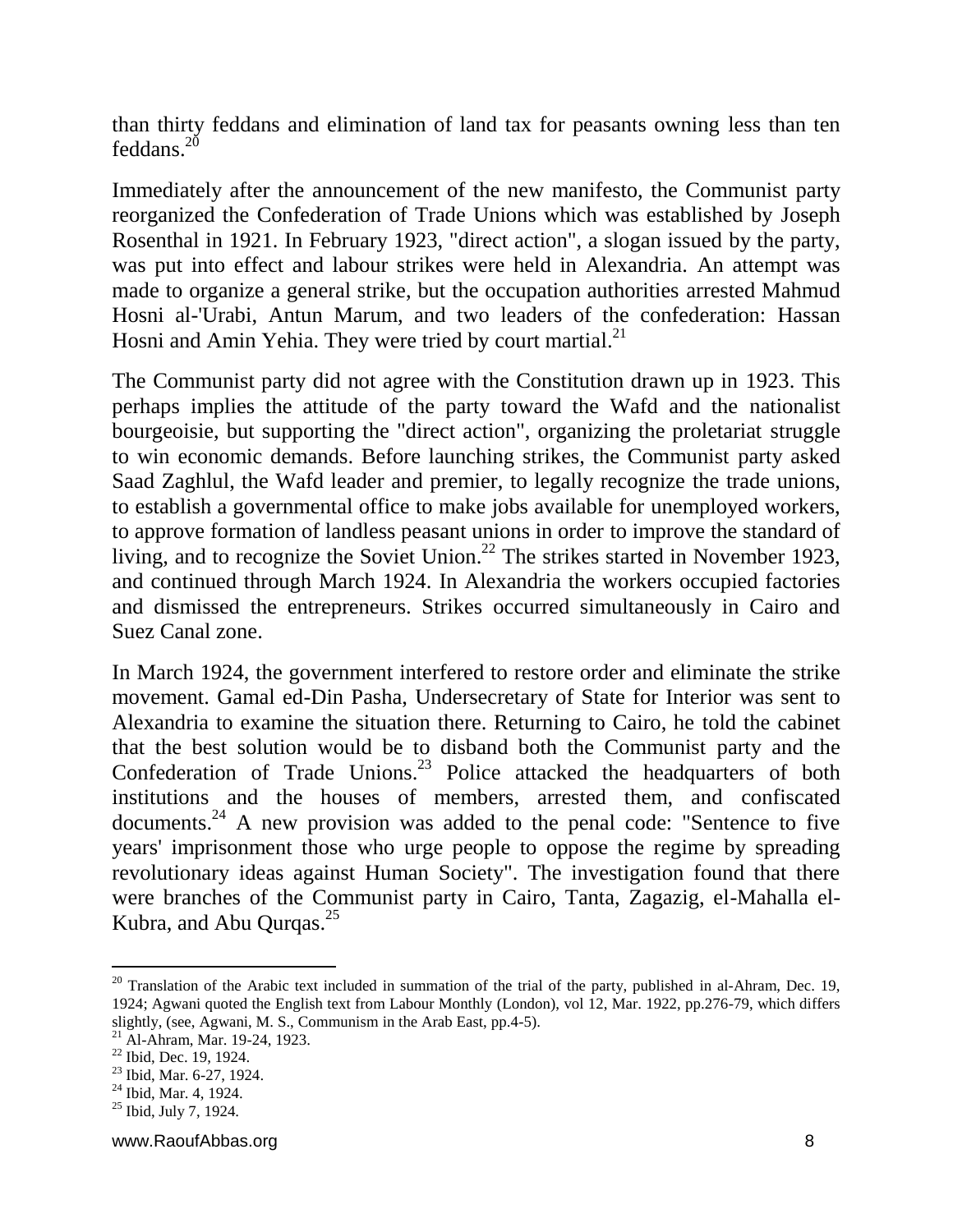To obviate the danger, the leaders of the Confederation announced that there was no connection between the confederation and the Communist party, and that the confederation had no interest in politics. It was interested mainly in improving the economic conditions of workers, to make them equal to the condition of European workers.<sup>26</sup>

On May 28, 1924, eleven people were brought before the court, among them six leaders of the Communist party and the Confederation of Trade Unions, including two Russians. <sup>27</sup> They were sentenced to varying terms of imprisonment ranging from six months to five years.

The weakness of the Communist party derives from its misinterpretation of the historical circumstances. It was a national liberation movement led by the nationalist bourgeoisie. Instead of forming a national front with revolutionary petty bourgeois elements against imperialism, the party engaged in class struggle, thus providing a good excuse for the national bourgeoisie to eliminate the party and the Confederation of Trade Unions. The Wafd then set about gaining control of the labour movement.

## **Labour Movement under the Leadership of National Bourgeoisie**

In April 1924, a new Confederation of Trade Unions was founded by Abdul-Rahman Fahmi, ex-police commander and secretary of the Wafd Central Committee. But the Wafdist government made no attempt to solve the labour problems, and in November 1924, the Confederation was disbanded immediately upon resignation of the Wafdist government.

The pro-British governments of the late twenties were all hostile to the labour movement. The police authorities attacked trade unions and rounded up active members of the trade unions. Some Communist cadres succeeded in organizing cells, but within limited circles, the members being petty bourgeois intellectuals. They toyed with the idea of creating a revolutionary workers' army that would put the Wafd into power after curing it of the fatal disease of compromise.

A manifesto published in the early thirties proclaimed: the direct and immediate purpose of anti-imperialist and anti-feudal revolution in Egypt is to throw off the imperialist yoke and get rid of the reactionary monarchy, to will complete independence for Egypt, to carry through an agrarian peasant revolution, to

l <sup>26</sup> Ibid, Mar. 10, 1924.

<sup>&</sup>lt;sup>27</sup> The six leaders were: Mahmud Hosni al-'Urab), Antun Marun, Safwan Abul-Fat'h, and el-Shahaat Ibrahim; the Russians were: Ibram Catz and Hillel Zanberg.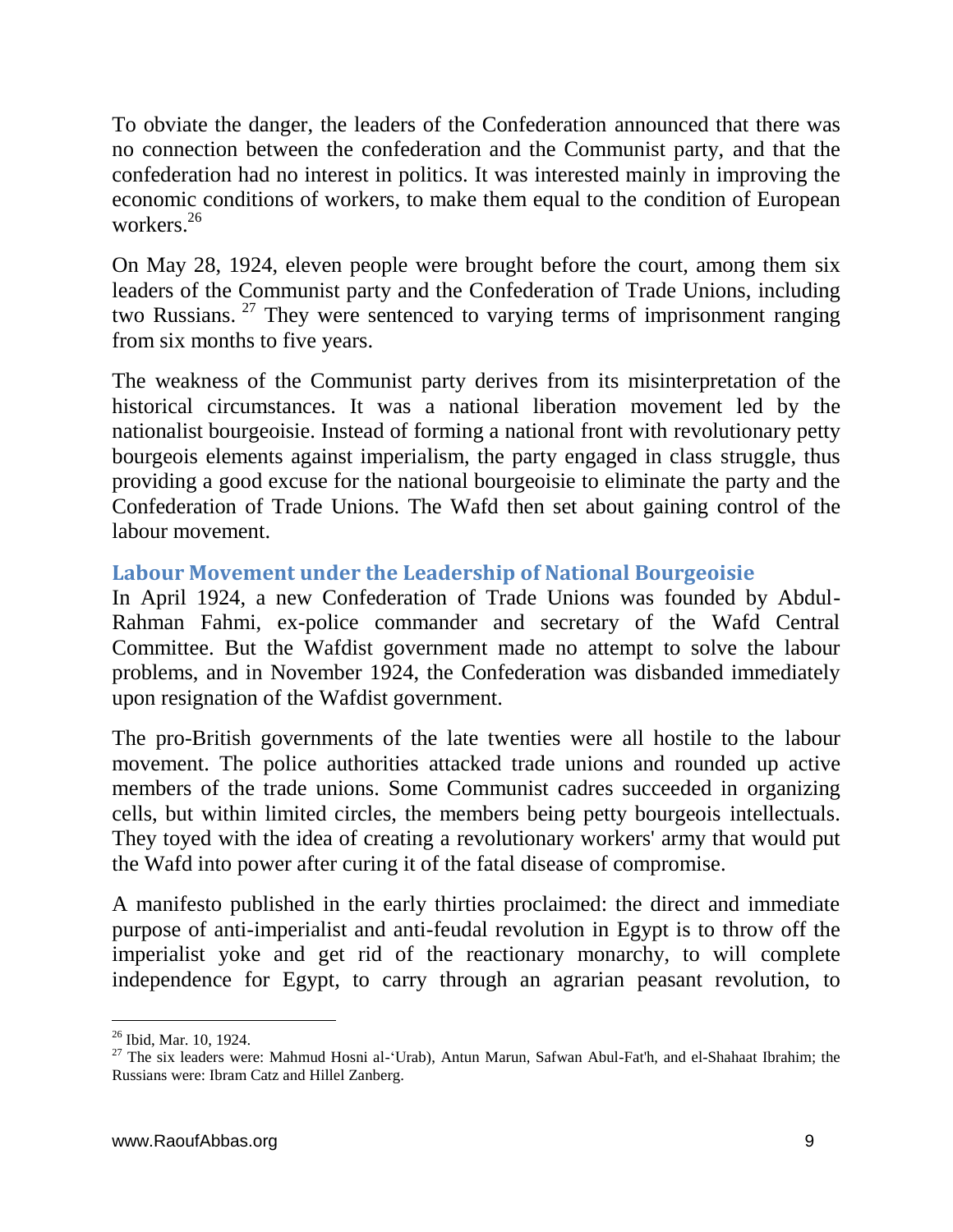introduce an eight-hour working day, the radical improvement of the conditions of the workers, and the establishment of a revolutionary and democratic dictatorship of the working class and peasantry in the form of the Soviet government of workers and peasants.<sup>28</sup>

But this was no more than the expression of hope, for Communist cells had no effective communication with the trade unions. On the contrary, the national bourgeoisie dominated the trade unions by founding and holding leadership of confederations. Instead of unifying trade unions in one confederation, some intellectuals, mostly lawyers, founded a confederation first and then organized trade unions to create a workers' base to support their political party. This was a unique phenomenon in the development of the labour movement in Egypt.

The economic crisis of the Great Depression added to the sufferings of the Egyptian working class. The economic policy initiated by the government to tackle the crisis resulted in rising in the cost of living and price index, while wages were reduced, and thousands of workers lost their jobs.<sup>29</sup> Naturally, workers had to struggle for their economic demands. Trade unions in Cairo, Alexandria, and Suez Canal zone, organized strikes on the issue of wages, limitation of working hours, and the availability of jobs for unemployed workers. Hoping- that the Wafd government should take an action in order to solve labour problems, the strikes were spread out all over the country in various sectors of the economy, specially industry and transportation.<sup>30</sup> But the Wafd government was not ready to add new burdens to capital. Instead of meeting the demands of the workers, the Wafd party tried again to control the labour movement, thus opened the way for the national bourgeoisie domination over the trade unions.

In April 1930, the Wafd succeeded in founding a confederation when Aziz Mirham, the well-known Wafdist, organized the General Confederation of Trade Unions headed by Ahmed Mohamed Agha and Hosni al-Shintinawi, both Wafdist lawyers. At the same time, Dawud Ratib Bey, a wealthy landlord and member of the Liberal Constitutionalist party, founded a confederation which he called by the same name. It was expected that it would win the support of the working class for the party, which really represented the interests of landlords and the upper middle c1ass.<sup>31</sup> In December 1930, the Wafdists members of the council of this confederation expelled Dawud Ratib Bey and appointed Prince Abbas Halim, member of the royal family and friend of the Wafdists, the president of the

 $^{28}$ Agwani, op. cit., p. 8.

<sup>&</sup>lt;sup>29</sup> Gamal ed-Din Sa'id, a l-T'atwwur al-Iqtisadi fi Misr munzu-l-kasad al-'Alami al-Kabir, pp. 31.

<sup>30</sup> Al-'Amil al-Misri, May 26, 1930.

 $31$  Raouf Abbas, op. cit., pp. 88-9.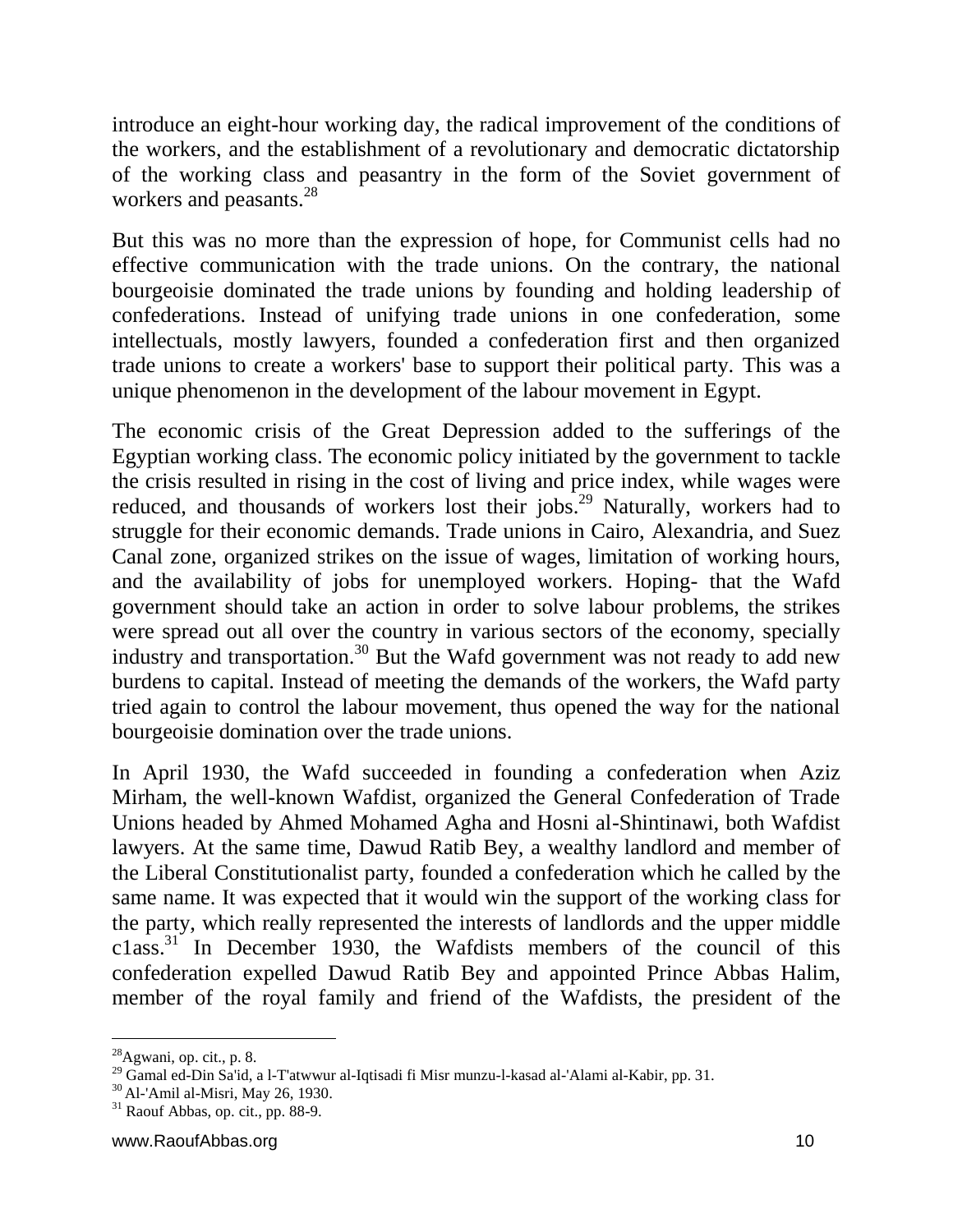confederation.<sup>32</sup> One month later, the Wafdist confederation headed by Ahmed Mohamed Agha merged with the confederation of Prince Abbas Halim and the Wafdist intellectuals acted as consultants.<sup>33</sup>

The government of Sidqi Pasha was very hostile to such a confederation, which was under the influence of the Wafd. On March 15, 1931, the authorities disbanded the confederation and rounded up the leaders of the trade unions. But in July, the confederation sent Ibrahim Zein ed-Din, the general secretary, as a delegate to the conference of the International Federation of the Trade Unions (IFTU) in Madrid. He complained of the hostility of the Egyptian government and the suppression of trade unionism in Egypt. The conference protested to the Egyptian government, requested the mediation of the British labour government and sent Walter Scavenlis, the general secretary, to Egypt to examine the situation of the trade unions. In an attempt to lessen the danger of a strong labour movement, the government invited H. B. Butler, associate manager of the International Labour Bureau to study the labour situation in Egypt and propose draft labour legislation. The government also established a labour office affiliated with the Ministry of Interior.<sup>34</sup>

In response to the recommendations of Butler, the government founded a Consultative Council with members representing government business, and the Union of Industries, to propose draft labour legislation, and provide consultation to the government in labour affairs in order to improve labour conditions.

As a result, some legislations were issued to regulate children and women employment (1933), maximum day working hours in certain dangerous industries (1935), but these legislations ignored the main problems of labour caused by the economic crisis.

For this reason, the labour legislation of the 1930's did not put an end to the day to day movement of the workers. The period witnessed a series of strikes organized by the workers of Suez Canal Company, public utility workers, and transportation workers, on the issue of wages and unemployment. The strike caused many difficulties to both government and business, despite the absence of the central labour leadership after the suppression of the General Confederation of Trade Unions by the police authorities.

Taking in consideration the fierce struggle of the workers in the 1930's, we needed to investigate the situation of their leadership as represented by the trade unions

 $\overline{a}$  $32$  Ibid, p. 91.

 $33$ Zaki Badaoui, Les Problèmes du Travail et Les Organisations Ouvriers en Egypte, p. 27.

 $34$  Raouf Abbas, op. cit., pp. 96-106.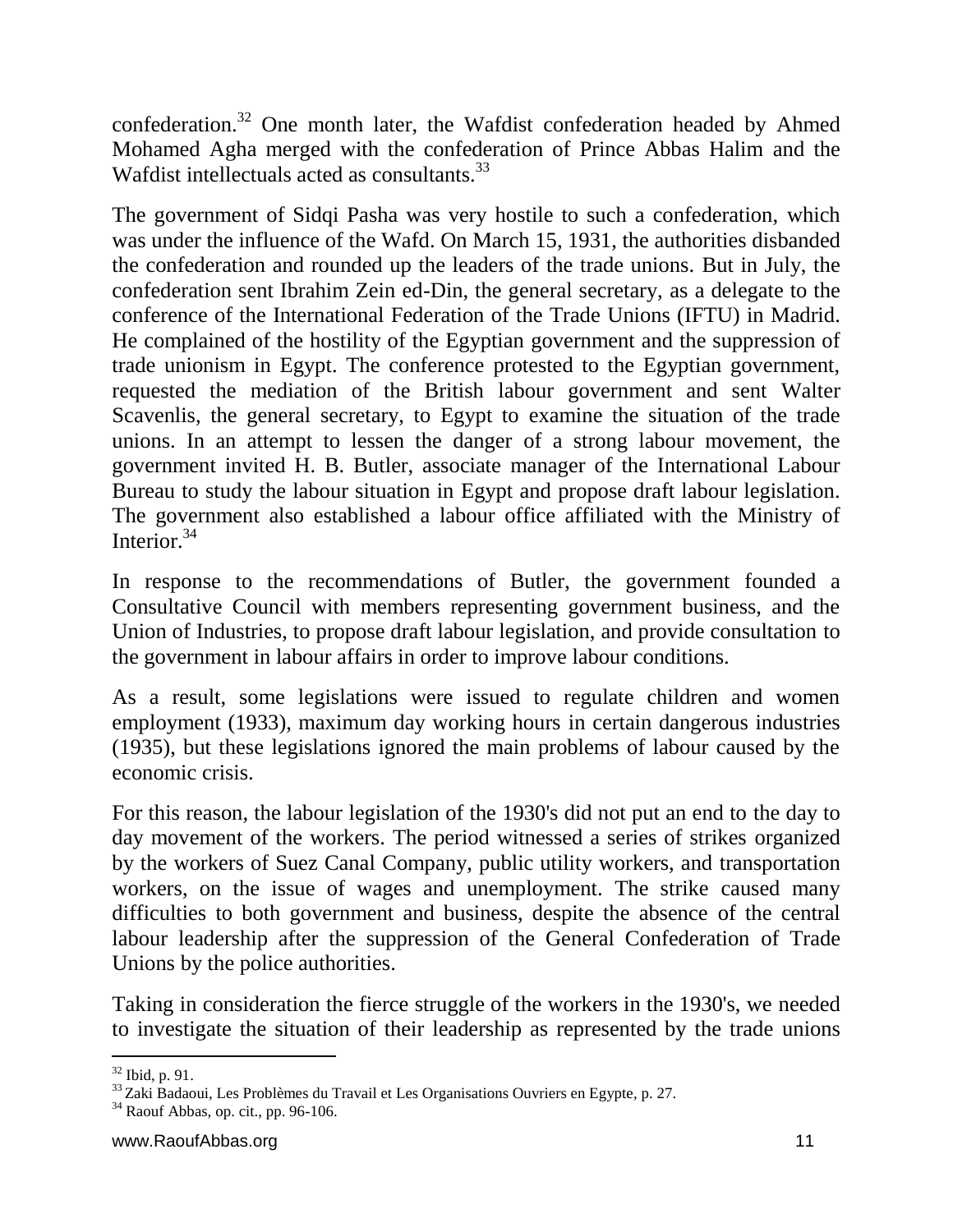and the confederation of trade unions, in order to know how efficient it was, and to have an idea about its main characteristics.

The documents of the Public Security Department provide us with reports on the labour activities in  $1926-31$ .<sup>35</sup> These reports contain detailed information on the trade unions of the late 1920's and the early thirties, but they neglected the most active trade unions of some institutions, like oil processing companies in Alexandria, cement works in Ma'sara, and sugar refineries in Hawamdiya. The absence of these trade unions in the reports could be interpreted by the fact that they were disbanded by the police authorities immediately after the strikes of the early twenties.

The documents show that there were fourteen trade unions in Cairo in 1926, eighteen in 1927, and thirty three in 1931. While in 1926-27, trade unions membership were decreased by 1%, their budgets were decreased by 33%, due to the suppression by the reactionary governments of Ziwar Pasha and Mohamed Mahmud Pasha, and the economic crisis which prevented the trade unionists from paying the membership' fees. In 1931, the trade unions were increased in number by 75%, in membership by 17%, and in budget by 100%.

It is obvious that this development was a result of the growth of the trade unions when the workers of the railways joined the General Trade Union of Workers, which obtained a governmental financial subsidy in order to keep this important sector of the working class away from the General Confederation of Trade Unions which was controlled by the Wafd. Hence, membership of the General Trade Union of Workers was increased by 300% compared with membership in 1927. It was mainly concerned with social services offered to the members to lessen the effects of the economic crisis on the railway workers. The General Confederation of Trade Unions organized the craftsmen in trade unions in order to increase the number of trade unions affiliated, and to increase membership.

No information regarding trade unions in Alexandria and other cities is available before 1927. There were twenty one trade unions in Alexandria, nine in Suez Canal zone, eleven in the Delta, and two in Fayum for government workers.

The fact that only 2.3% of Cairo workers, and 4.1% of Alexandria workers, were affiliated to trade unions, shows that the majority of the working class refrained from joining trade unions due to the lack of class consciousness. They hesitated in joining trade unions to avoid being chased by the police authorities.

 $\overline{a}$ <sup>35</sup> Raouf Abbas, al-Harakat-ul-Ummaliya al-Misriya fi Dhaw' ul-Watha'iq al-Biritaniya 1924-1937, pp. 30-38.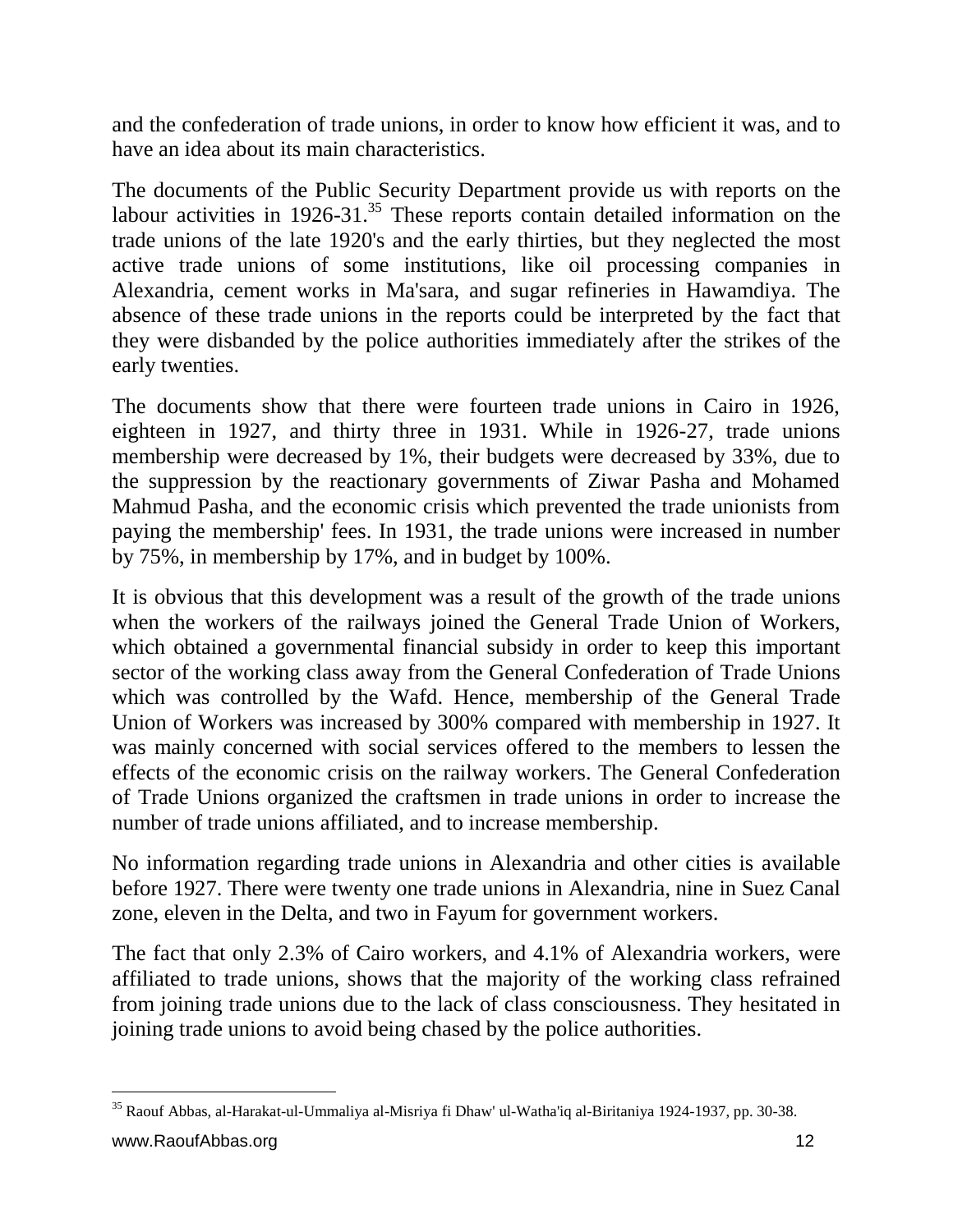These circumstances made the reasons behind the weakness of trade unionism in Egypt, and the failure of the strikes to achieve their ends. The workers of a certain enterprise 'were divided among a number or trade unions, instead of having a unified one, such as the case of the railway workers who were distributed among four trade unions, Cairo tramway workers who were distributed among two trade unions. Being divided, the workers could not conduct successful collective bargaining with the employers, and the authorities could easily suppress their movements.

The trade unions suffered not only from the hostility of the authorities, but also from the disputes of the bourgeois leadership. Prince Abbas Halim tried to get rid of the Wafdist influence from the General Confederation of Trade Unions. But, in February 1935, the Wafd founded another confederation which they called the Supreme Council of Workers. Most of the trade unions which had been affiliated with the confederation headed by Abbas Halim joined the new wafdist confederation, but instead of struggling for the improvement of labour conditions, they were fighting each other. These were good chickens for the police, and many trade unions were disbanded and the leaders arrested.<sup>36</sup>

In spite of the conflicts of the bourgeois leadership, the Egyptian working class participated in the demonstrations of November 1935, calling for the restoration of the 1923 constitution. Together with the students, they forced the political parties to form a national front against the monarchy and against British imperialism.<sup>37</sup> It was because of this movement that the Constitution was restored.

In 1936, labour strikes spread all over the country. This was the time of the honeymoon of Egyptian and European capitalism. Some joint-stock companies were established, especially in the field of textiles and weaving. Labour conditions were far from good. In 1935, it was decreed that workers should have retirement pensions if they had been employed for a certain number of years, but to avoid paying the retirement pension, entrepreneurs would dismiss workers after employing them just a few months, then hire them again.<sup>38</sup> Although the cost of living was increasing, wages were reduced and workers could not support themselves.

In absence of any efficient confederation that could organize strikes to win their economic demands, most strikes were violent and workers destroyed both machines and factories. The police shot sugar workers at Hawamdiya and

 $\overline{a}$ 

<sup>36</sup> Raouf Abbas, al-Harakat-ul-'Ummaliya fi Misr 1899-1952, pp. 95-102.

<sup>37</sup> Abdel Rahman el-Rafi', Fi A'qab ul-Thawrat-ul-Misriya. Vol 12, pp. 202-12.

<sup>38</sup> Sayed Qandil, Niqabiyati, al-Risalat-u al-'Ummaliya al-Ula. P. 31.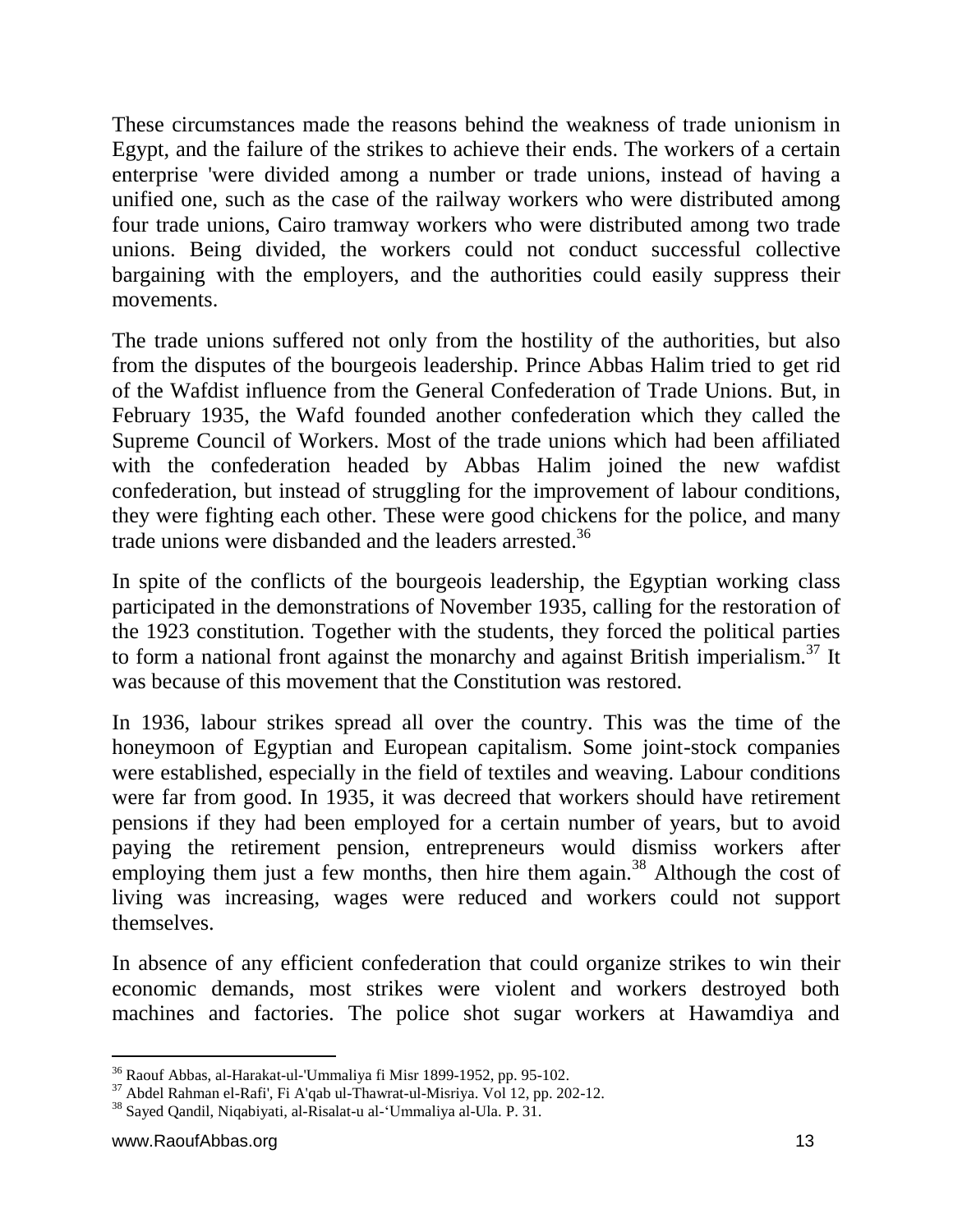transportation workers in Alexandria. The worsening labour conditions and the hostility of the authorities and entrepreneurs persuaded the trade unionists to found a confederation free from the influence of political parties. In September 1937, some radical trade unionists founded an Institution for Organizing the Labour Movement, as a way to establish a confederation and organize a labour party. Mohamed Yousef el-Maddarik, the well-known communist trade unionist, was the leader of the institution.

Supported by the royal court, Prince Abbas Halim announced his intention to continue leading the labour movement. In March 1938, his agents in the institution for Organizing the Labour Movement elected him the president of the General Confederation of the Egyptian Kingdom Trade Unions, established by thirty two trade unions. After a month, the radical members of the confederation displaced Abbas Halim and elected Mohamed el-Dimirdash, a weaver of Alexandria and member of the Parliament.<sup>39</sup>

Under the radical leadership, the confederation organized a demonstration on May 8, 1938, calling for the reorganization of the trade unions, and demanding compensation for labour accidents, reduction of working hours, fixed minimum wages, and solution of unemployment problem.<sup>40</sup> Although the government promised to improve labour conditions, a year passed but no positive action was taken.

On June 13, 1939, the confederation initiated a hunger strike to force the government to submit to the Parliament a bill for an act granting recognition to the trade unions. The government had no choice but to submit the bill for enactment by the Parliament, but with most members belonging to the upper middle class, entrepreneurs and landlords, it was impossible to get the bill through. A manifesto was issued by the confederation declaring that the working class could not rely on political parties and politicians, and the struggle must continue for the improvement of working conditions. But then came the outbreak of the Second World War and the proclamation of martial laws, which provided the government with the chance they sought to disband the confederation and round up its  $leaders<sup>41</sup>$ 

The Egyptian working class had to wait for three years to obtain the recognition of trade unions. When the Wafd formed the government in February 1942, many actions had been taken in order to obtain the support of the masses to the party.

 $\overline{a}$ 

 $39$  Raouf Abbas, op. cit., pp. 106-8.

 $^{40}$  Al-Balagh, May 8, 1938.

 $41$  Zaki Badaoui, op.cit., p. 42.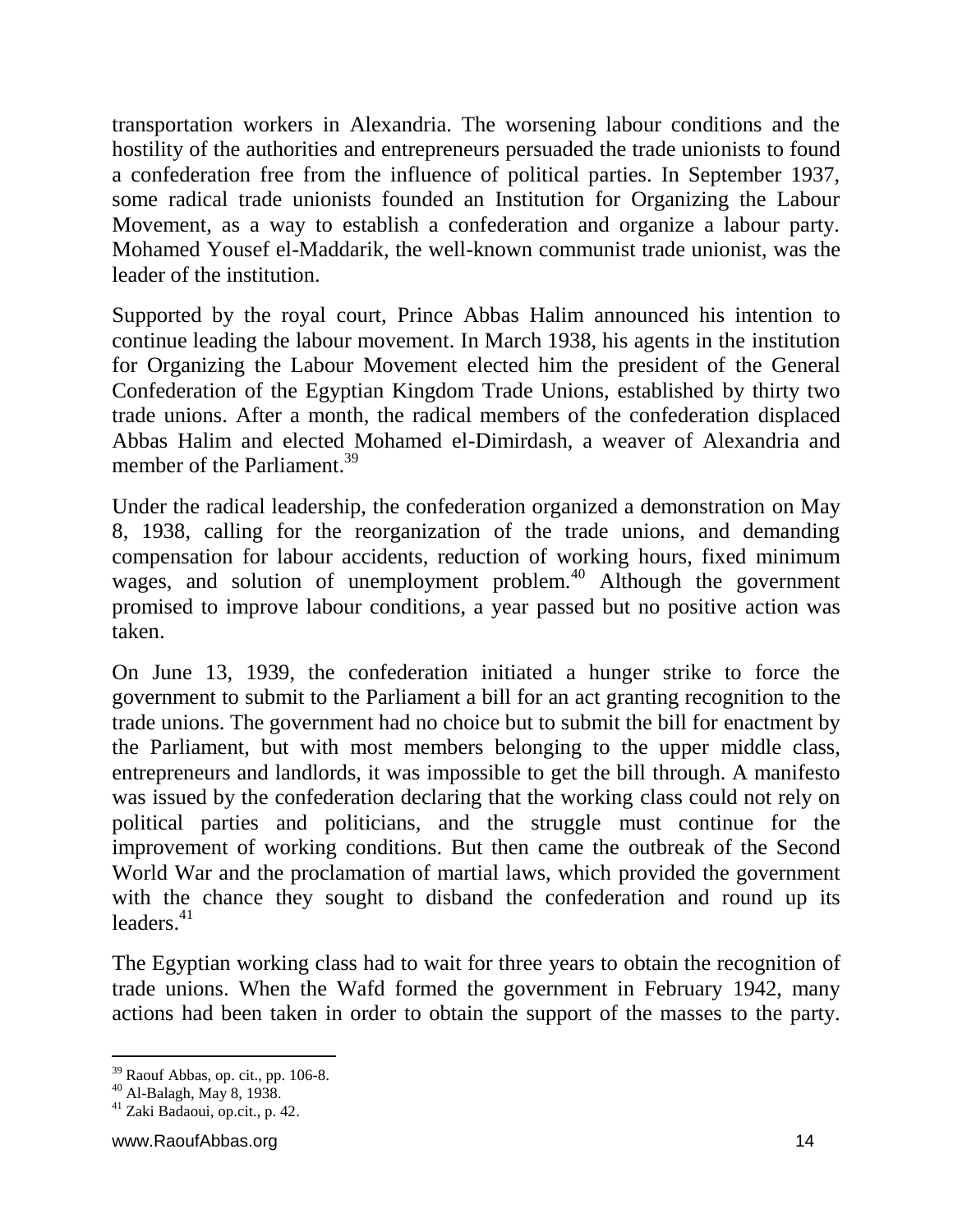Among these actions was the recognition of the trade unions, thus, the Trade Unions Recognition Act was passed, and trade unions were registered. But the Act did not admit the establishment of a confederation, and the Egyptian workers had to struggle for obtaining this right up to  $1952.<sup>42</sup>$ 

## **Conclusion**

In conclusion, it is essential to find out the reasons behind the weakness of the Egyptian labour movement, and lack of solidarity among the Egyptian workers, which could be typical to the Third World countries in the epoch of national liberation.

The Egyptian workers understood the link between foreign capital, which oppressed and exploited them, and imperialism, which dominated their country. Therefore, they did not hesitate in joining nationalist struggle against imperialism, being compound with class struggle against foreign capitalism. They considered the national bourgeoisie their natural ally, but the latter did not share them the same view. They were seeking the political support of the working class in order to solve their contradictions with the dominant foreign capital, and to secure political and economic independence, thus they over-looked the economic demands of the working class, their potential ally.

After gaining political independence, the national bourgeoisie discovered that economic independence was no more than a slogan. Industrialization was not possible without the support of foreign capital. Bank Misr, which was founded out of the 1919 revolution as bearer of the torch of economic independence and Egyptianization of the economy, was forced to seek modern technology, and to take foreign partners. In 1934, 77% of the assets of manufacturing and commercial corporations, and 85% of the assets of all firms were in companies with foreign participation. This means that the interests of the national bourgeoisie were accommodated with the interests of the foreign capital. That is why the national bourgeois political leadership was always frightened of losing hegemony over the working class movement, which was the reason behind dividing and weakening the labour movement in the name of national struggle.

The weakness of class consciousness among the Egyptian workers, helped the national bourgeoisie to control the labour movement. In spite of the growth of the Egyptian working class through the inter-war period, it was not strong enough to form a powerful labour front against capital. The steady influx of peasants into the ranks of waged labour weakened the solidarity and struggling capability of the workers. Besides the fact that a considerable number of workers in the main

 $\overline{a}$  $42$  Raouf Abbas, op. cit., p. 109.